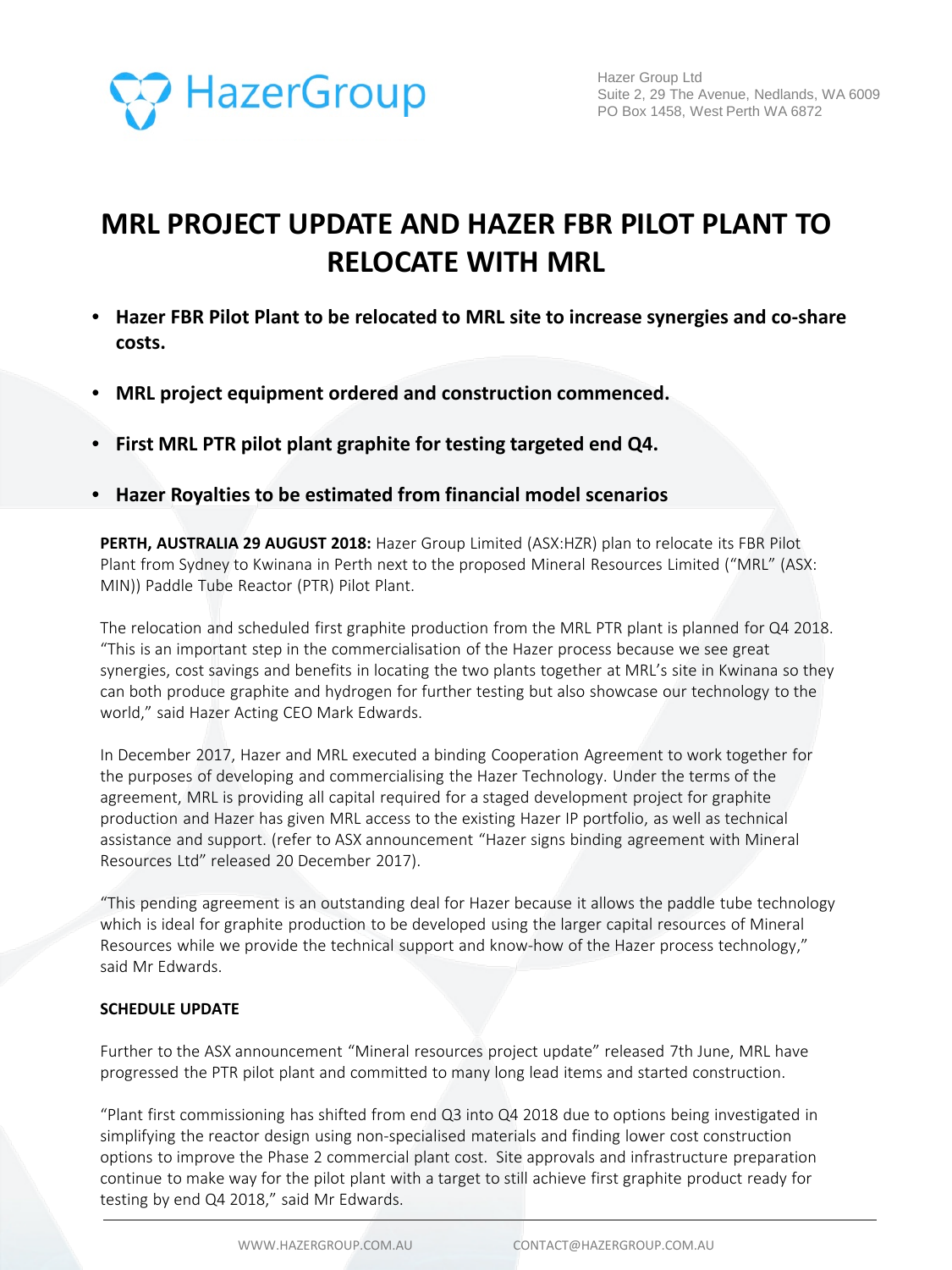

Figure 1: The MRL PTR Pilot Plant (circled in red) contributes to the overall development of a commercial pathway. Refer to ASX announcement "Corporate & Technical Development Update" released on 19th June 2018 for more details.

## HAZER FLUID BED REACTOR PILOT PLANT RELOCATION

Hazer and MRL are currently negotiating final terms for the Hazer Fluid Bed Reactor (FBR) in St Mary's to be relocated to the MRL Kwinana site alongside the MRL PTR pilot plant. This combined facility has many benefits to both companies, including:

- Improved synergies and development between the two reactor technologies to accelerate commercial design improvements.
- Enhanced promotional impact for demonstration of the Hazer process technology to external parties.
- Enables shared facilities, providing reduced set up costs and reduced ongoing operating costs.
- Enables shared operators to reduce labour costs and accelerate operational improvements.

Once these terms are agreed and signed off, an announcement will be made to outline the conditions of the MRL site usage.

"Mineral Resources continue to be a proactive and supportive investor with this proposed arrangement, facilitating a smooth transition in consolidating the Hazer technical team and pilot plant from Sydney to Perth so we thank them for the opportunity presented," said Mr Edwards.

## SITE PREPARATION

The planning and design of the co-located pilot plants has mostly been finalised at MRL's Kwinana facilities in Western Australia in anticipation of construction of the MRL PTR Pilot Plant (Stage 1). Below is a working model of the combined facilities, that Hazer and MRL have been developing in parallel to the MRL project.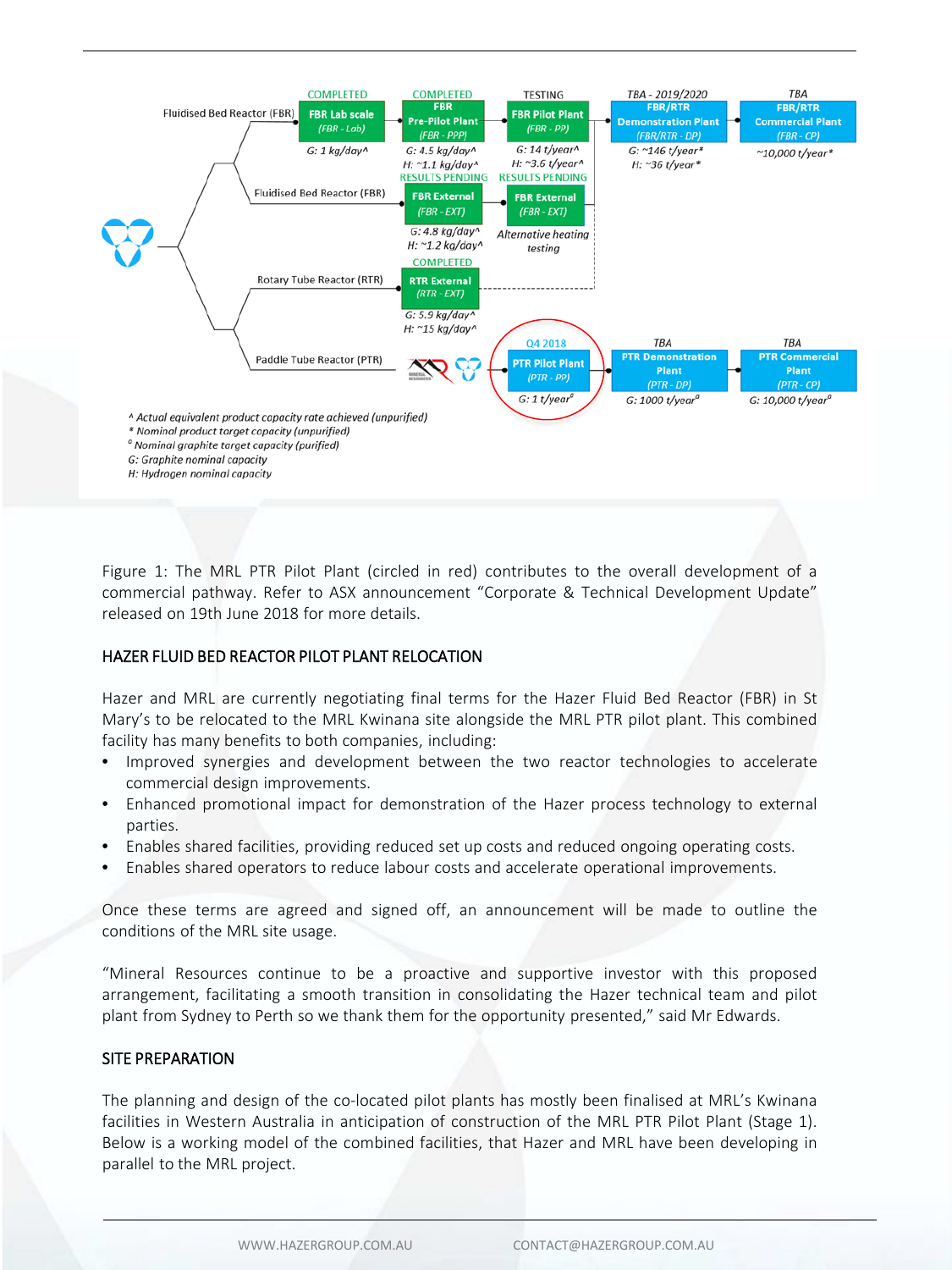

Drawing 1 – Developing model of the combined Pilot Plant layout at MRL's Kwinana site showing Hazer's FBR Pilot Plant (left) and MRL's PTR Pilot Plant (right).

## MINERAL RESOURCES AGREEMENT ROYALTY RATE

As previously announced, the binding Co-Operation Agreement with MRL includes an agreement requiring MRL to pay Hazer a revenue based royalty that achieves an agreed share of profits after tax generated from the sale of graphite. The profit share between MRL and Hazer has been agreed within a defined range linked to the end graphite sale price point(s) achieved by MRL for sale of Hazer graphite. The specific net profit share and therefore the associated revenue based royalty rate are subject to further negotiation as key variables are tested and validated during Stage 1 of the proposed development pathway.

Given the progress of the MRL PTR pilot plant, Hazer and MRL have now started the development of the draft financial model for the future commercial plant to allow Hazer and MRL to estimate the value of the royalties for different business case scenarios. When the draft financial model is completed, Hazer will be in a position to clarify the potential value of the royalties.

#### ENDS